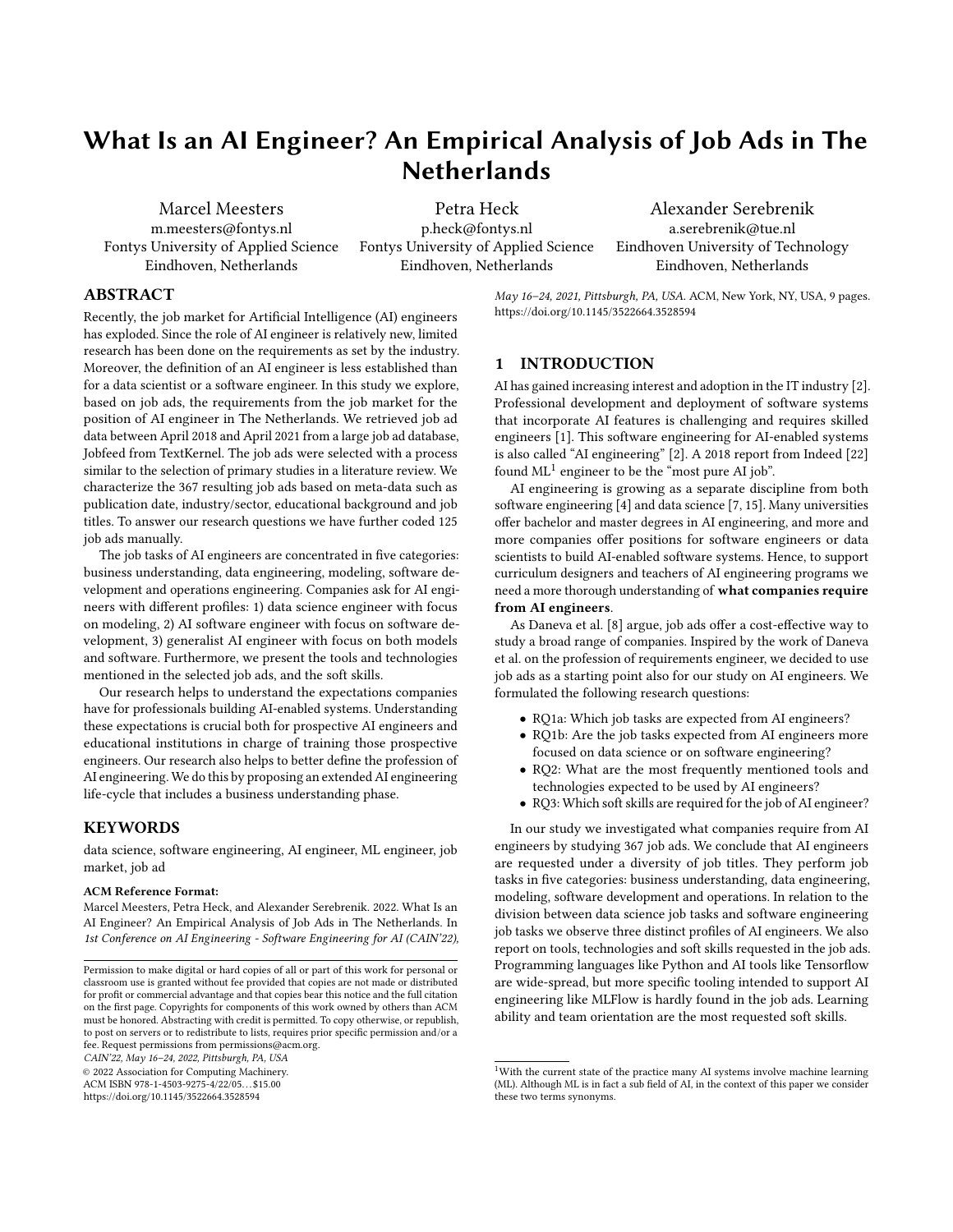Our research helps to understand the expectations companies have for professionals working with AI-enabled systems. Understanding these expectations is crucial both for prospective AI engineers and educational institutions in charge of training those prospective engineers.

In the remainder of this paper we first introduce background and related work on AI engineering and job ad research. Section [3](#page-2-0) explains the job ad selection and coding process. Section [4](#page-3-0) contains meta-data about the selected job ads. Section [5](#page-3-1) presents the answers to the research questions. Section [6](#page-5-0) discusses the implications of our findings for AI engineering research, education and industry. Section [7](#page-6-0) analyzes threats to validity. The conclusion summarizes our contributions and presents future work.

#### 2 BACKGROUND AND RELATED WORK

In this section we present background and related work on AI engineering, the AI engineer, job ad research and the way education level is specified in job ads in The Netherlands.

### <span id="page-1-1"></span>2.1 AI Engineering

In literature, different definitions of AI engineering can be found. We did not find one single definition that is generally accepted as the definition of AI engineering. In this section we sum up the different existing definitions in literature. Based on those definitions we extract our working definition of AI engineering that we use for selecting AI engineer job ads.

Bosch et al. [\[2\]](#page-7-0) define AI engineering as "a set of methods and tools that originated from software engineering in a system life cycle, and procedures, technologies and tools from data science and AI". Burkov [\[3\]](#page-7-5) defines ML engineering as "the use of scientific principles, tools, and techniques of machine learning and traditional software engineering to design and build complex computing systems". A notion related to ML engineering is MLOps: "an ML engineering culture and practice that aims at unifying ML system development (Dev) and ML system operation (Ops)." [\[10\]](#page-7-6) Farah [\[9\]](#page-7-7) defines MLOps by depicting the essential steps in an MLOps process, see Figure [1.](#page-1-0) Lwakatare et al. [\[20\]](#page-8-3) present a similar picture in their paper on DevOps for AI. They observe that, in practice, the four phases of Farah are not necessarily followed sequentially and many more feedback loops are involved.

<span id="page-1-0"></span>



Another definition is that of Sato et al. [\[26\]](#page-8-4) who have proposed Continuous Delivery for ML (CD4ML), "a software engineering approach in which a cross-functional team produces ML applications based on code, data, and models in small and safe increments that can be reproduced and reliably released at any time, in short adaptation cycles."

Yet another term used in this context is "Software engineering for AI/ML" [\[4\]](#page-7-2) [\[1\]](#page-7-1).

Although the above definitions are all different, they have common elements. They all contain machine learning aspects and (software) engineering aspects. Next to that they aim at releasing AIenabled software systems in a production environment. From these common elements, we build the following definition, that we use for selecting AI engineer job ads:

> AI Engineering is a combination of machine learning and software engineering with the goal to build production-ready machine learning systems.

# 2.2 The AI Engineer

To our knowledge there are no academic publications on the profession of AI engineer as such. Somewhat related is the work of Kim et al. [\[15\]](#page-8-2) who surveyed 793 professional data scientists in software engineering teams at Microsoft. The authors identified 9 distinct clusters of data scientists, and their corresponding characteristics. This survey was conducted from the data scientist perspective where we also take the software engineering perspective into account. On the one hand, Kim et al. had much more detailed data in the survey than we have in the job ads. On the other hand, they present the context of only one albeit very large company, where our analysis includes many different companies from different industries.

We found two industry reports that analyze the job market for AI in general, not specifically for AI engineers.

In 2018, Indeed [\[22\]](#page-8-1), published a short report analysing AI jobs in the US market. The report lists the top-ten job titles requiring AI and ML skills, with ML engineer ranked first. In our analysis we explicitly focus on the job ads for ML engineer for The Netherlands and report a list of job titles for ML engineer positions.

In 2019, LinkedIn [\[19\]](#page-8-5), brought out a report on the dynamics between AI and the European labour market. As the basis for this report the authors used keywords and a ML model to select a set of LinkedIn profiles as being "AI talent". The LinkedIn report also lists skills (programming languages, AI-related libraries of code, data science libraries, and soft skills) requested in job ads on LinkedIn. This is similar to our analysis for RQ2 and RQ3, but we focus on AI engineers in The Netherlands and have a more recent time frame. In addition our analysis includes a detailed manual coding of job tasks from the job ads (RQ1). The LinkedIn report does not provide any information on such job tasks, nor on job titles.

No industry reports on job tasks for AI engineers (RQ1) were found.

#### 2.3 Job Ad Research

Job ads have been often used in occupational research as they are a representation of the job characteristics and terminology [\[14,](#page-8-6) [24\]](#page-8-7). Although research on job requirements for AI engineers is new, software engineering job ads have been studied in the past [\[5,](#page-7-8) [8,](#page-7-4) [23,](#page-8-8) [27\]](#page-8-9). For example, Daneva et al. [\[8\]](#page-7-4) have investigated the background required from requirements engineers, and characteristics of their jobs in terms of competences and responsibilities. Another example is the study of the testing profession by Cerioli et al. The authors have observed that six times more testers are sought than coders,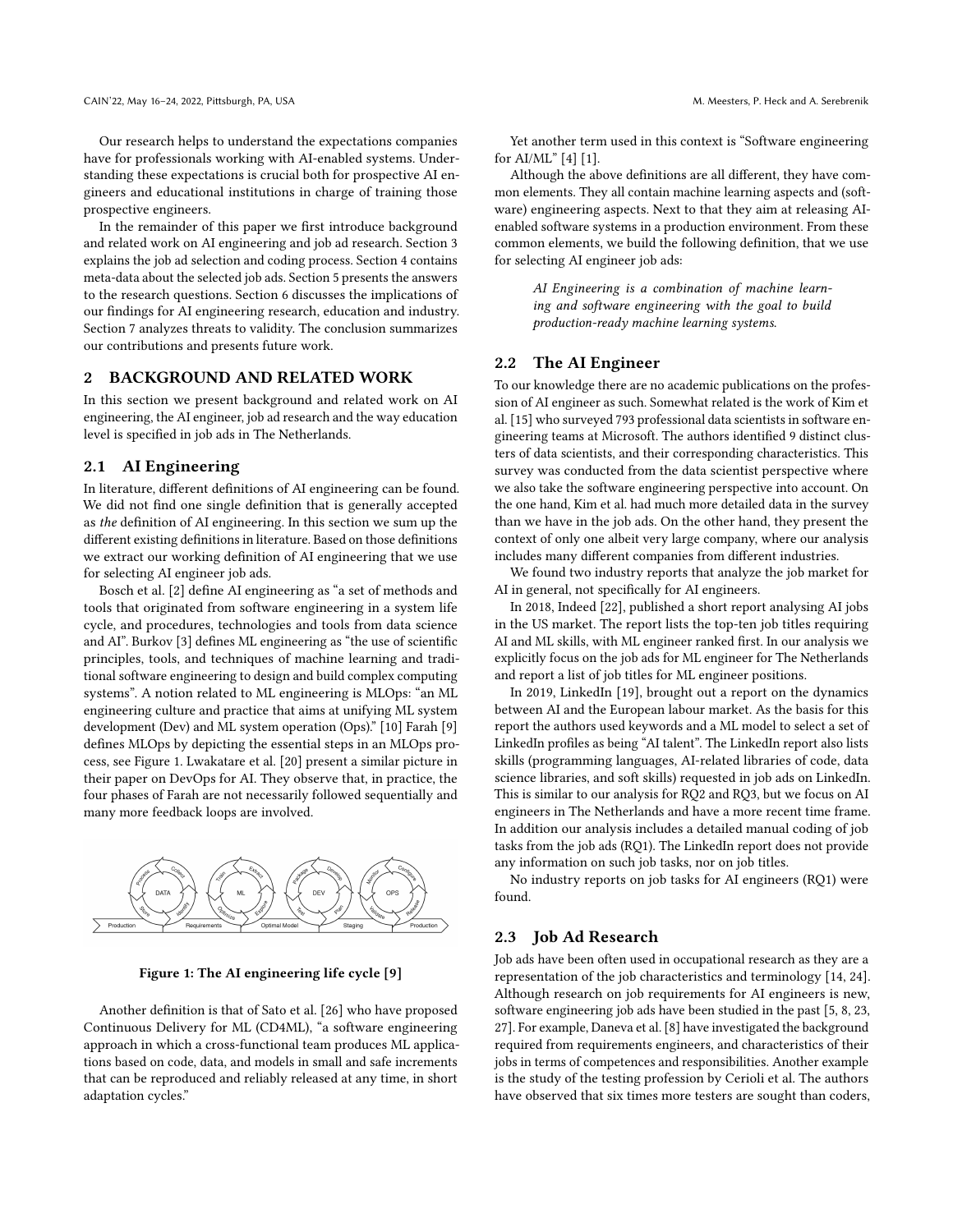and that while unit testing is the most required skill for coders, acceptance testing is the most popular for testers [\[5\]](#page-7-8).

# 2.4 Required Education Level in Job Ads in The Netherlands

Job ads in The Netherlands refer to the education level they require by specifying the type of university: University of Applied Science (UAS) or General University (GU). As the name indicates, a degree from UAS is mostly application-oriented, while a degree at a GU is more scientifically oriented. Job ads may also specify a PhD as required educational background. In this paper we thus use the distinction UAS, GU or PhD when we report on the required education level in the job ads.

## <span id="page-2-0"></span>3 JOB AD SELECTION AND CODING

Our approach to selecting job ads to answer the research questions is inspired by the process of selecting primary studies in a systematic literature review [\[16\]](#page-8-10):

- (1) Define inclusion and exclusion criteria
- (2) Design query string
- (3) Identify databases and other sources to search
- (4) Select relevant job ads based on full job ad
- (5) Classify resulting job ads

As a final step, we coded [\[25\]](#page-8-11) the resulting job ads to answer the research questions. Each step was executed by the first author and checked by the second author. The outcome of the step was adjusted according to the discussion between the two authors. The following paragraphs describe each of the steps in detail. The classification step is described in Section [4.](#page-3-0)

## 3.1 Inclusion and Exclusion Criteria

We use two inclusion criteria. First, the job ad is for an AI engineer, i.e. a combination of machine learning and software engineering with the goal to build production-ready machine learning systems. Second, to ensure that the answers to our research questions reflect the current company requirements we included job ads from the last three years, i.e., from April 2018 till April 2021 (data collection period). We exclude job ads with an empty function description because we need this description to extract the answers to the RQs.

## 3.2 Query String

In Section [2.1](#page-1-1) we defined AI engineering as the combination of software engineering and machine learning to build productionready machine learning systems. To identify jobs related to AI engineering, we searched for job ads that contained both parts of the definition. We included developer as a synonym for software engineer. We included deep learning (DL) as a sub-field of ML.

#### (developer || engineer) & (AI || ML || DL)

We did not only include the abbreviations, but also the full terms "artificial intelligence", "machine learning" and "deep learning". Since companies advertising in The Netherlands might also publish job ads in Dutch, we also included the corresponding keywords in Dutch.

Table 1: Excluded job ads

<span id="page-2-1"></span>

|                            | # Job Ads |
|----------------------------|-----------|
| No function description    | 182       |
| Software Engineer          | 48        |
| Data Engineer/Analyst      | 40        |
| Other IT                   | 20        |
| Other Engineering          | 28        |
| Lead/Product Owner/Manager | 16        |
| Architect                  | 9         |
| Scientific                 | 5         |
| Total excluded             | 348       |

# 3.3 Source Selection and Query Execution

While numerous websites allow companies to post job advertisements, many of those including such popular sites as Indeed or LinkedIn prohibit the use of their data for research purposes. Hence, as our data source we selected the Jobfeed database from TextKernel, a company that has allowed us to use their data. The Jobfeeddatabase contains over 1 billion current and historic job postings from websites from direct employers as well as from job-offering portals.

We executed the query on the entire job ad rather than on the job title only. After removing duplicates, we had a set of 715 unique job ads. Due to the conditions of our agreement with TextKernel we are not allowed to publicly share the job ads dataset.

## 3.4 Job Ad Selection

For the 715 unique job ads we determined whether the job ad is an AI engineer job ad that can be used for answering the research questions.

Note that 182 job ads had to be excluded because they merely contained a job title and no function description, associated tasks or responsibilities (see "No function description" in Table [1\)](#page-2-1). These 182 job ads could, thus, not be used to answer our research questions.

The remaining 533 job ads where checked manually by the first author to determine if the function description does in fact describe an AI engineer job (a combination of machine learning and software engineering with the goal to build production-ready machine learning systems). The first author also performed card sorting with the job ads that were excluded, resulting in seven categories, see Table [1.](#page-2-1) In case of doubt the first author discussed with the second author until agreement was reached about inclusion or exclusion. The card sorting was used as a soundness check of this exclusion process (did we exclude for the right reason?).

In total, the first and the second authors agreed to exclude a total of 166 job ads that are not AI engineer job ads. These ads mention terms like AI or ML but are not focused on building productionready machine learning systems.

The selection process resulted in 367 (= 715 - 348) AI engineer job ads.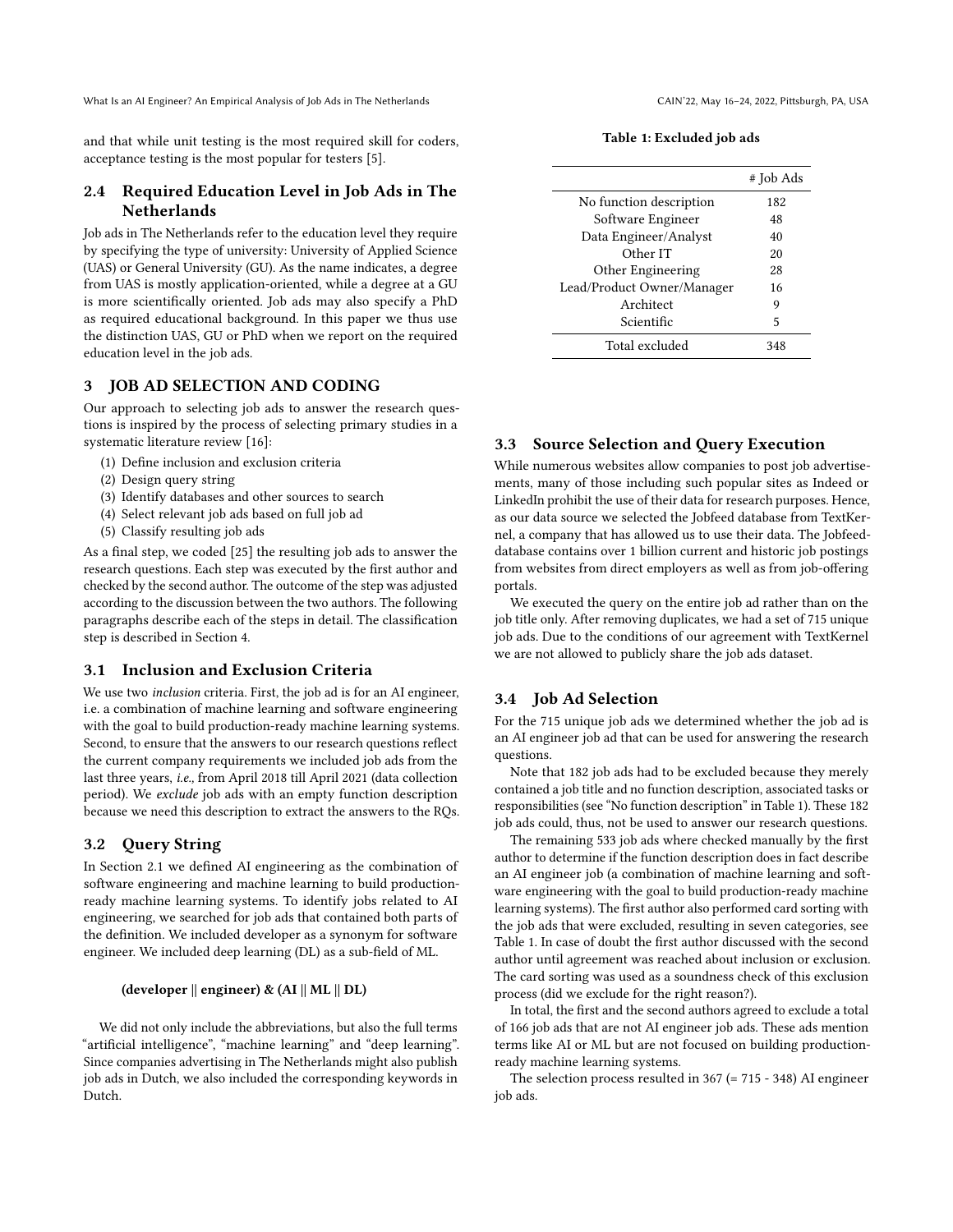Table 2: Job ads per Industry and Sector

<span id="page-3-2"></span>

| <b>Industry or Sector</b>                             | # Job Ads |
|-------------------------------------------------------|-----------|
| IТ                                                    | 50        |
| Financial / Insurance                                 | 28        |
| Trade                                                 | 25        |
| Business services                                     | 17        |
| Healthcare / Welfare                                  | 7         |
| Industry / Technology                                 | 7         |
| Construction                                          | 6         |
| Government / Non-profit                               | 6         |
| Media / Communication                                 | 6         |
| Education / Research                                  | 4         |
| Other / Unknown (e.g. agriculture, security, culture) | 91        |
| Intermediary Agency                                   | 116       |

#### 3.5 Coding

To answer the research questions we first coded 100 randomly selected job ads out of the 367 job ads. Codes were developed using the initial coding approach [\[25\]](#page-8-11). After analyzing the first 100 coded job ads we randomly selected another 25 job ads from the remaining set and coded these. We compared the results of these 25 job ads with the initial coded set. No new codes had to be added for the additional set of job ads, from which we concluded that we achieved saturation. Therefore, we decided not to code any further jobs ads manually, meaning that the RQs were answered with a set of 125 manually coded job ads. After the initial coding, we applied axial coding [\[25\]](#page-8-11), to come to categories for job tasks, technologies and soft skills.

## <span id="page-3-0"></span>4 JOB AD DATASET DESCRIPTION

In this section we characterize the 367 selected job ads based on meta-data such as publication date, industry/sector, educational background and job titles. This sets the ground for a more detailed analysis of the job characteristics in Section [5.](#page-3-1)

#### 4.1 Publication Date

The resulting job ads are spread over the years 2018: 40, 2019: 98, 2020: 120, and 2021: 109 job ads. The data for 2018 and 2021 is incomplete as our dataset ranges from April 2018 till April 2021.

## 4.2 Industry and sectors

The dataset from the Jobfeed database contains a column "Industry/Sector" as meta-data. The advertised job positions come from various industries and sectors, as shown in Table [2.](#page-3-2) Not surprisingly, most ads are coming from the IT industry; financial institutions and trade are also popular. Also, 116 job positions are offered by intermediaries and agencies, and do not further specify industry or sector.

## 4.3 Educational Background

As shown in Table [3](#page-3-3) most of the analysed job ads require a higher education degree (97%). A postgraduate degree such as PhD is required by 4% of the job ads. We observe that the number of job

<span id="page-3-3"></span>Education # Job Ads Not requiring Higher Education 11 Higher Education - UAS 136 Higher Education (UAS or GU) 61 Higher Education - GU 144

Postgraduate Education (e.g. PhD) 15

Table 3: Required Education level

ads that prefer applicants specifically with a UAS degree compared to a GU degree is about the same (136 vs 144). Some job ads (61) do not distinguish between UAS and GU.

Furthermore, we investigated which type of educational programs is preferred most. From the 125 job ads that we coded, 15 contained one or more preferred educational programs. AI, Mathematics and Computer Science are mentioned most: 12, 11 and 11 times respectively. Econometrics is mentioned twice, while physics and psychology—once. The report from LinkedIn [\[19\]](#page-8-5) also confirms that the educational background of AI talent is quite diverse, but mostly related to IT: computer science, electrical and electronics engineering, computer and information science, and computer engineering.

#### 4.4 Job Titles

We cleaned job titles by removing additional information in the title like a relation to the required seniority level or domain and by replacing full names with abbreviations, e.g. job titles like "Junior Machine Learning Engineer" or "AI Engineer Autonomous Vehicles" are counted with the job title "ML Engineer" and "AI Engineer", respectively. This resulted in 18 different job titles from the 367 selected AI engineer job ads, see Table [4.](#page-4-0) The most found job titles are "ML Engineer" and "AI engineer", where ML is used much more often than AI. "DL engineer" is mentioned 19 times and much less often than AI or ML engineer. Next to "AI/ML/DL engineer", the job titles "data scientist" and "data engineer" are frequently mentioned (respectively 23 and 19 times), and can therefore be regarded as jobs that in certain situations require AI engineering. Further note that some job titles even go into more detail by defining specific subareas of DL such as "computer vision" or "NLP (Natural Language Processing)".

We also remark that one of the the job titles in Table [4](#page-4-0) is "Software Engineer". As opposed to the software engineering job ads that have been excluded (cf. Table [1\)](#page-2-1), the job descriptions in the 18 software engineer ads included in Table [4](#page-4-0) do refer to AI Engineering tasks or responsibilities.

Table [4](#page-4-0) shows that a diversity of job titles is used for AI engineering jobs. Although according to our definition AI engineering encompasses both machine learning and software engineering, some job titles focus on one of these two. This makes it of interest to do a more detailed analysis of the job tasks in the job ads.

# <span id="page-3-1"></span>5 JOB CHARACTERISTICS OF AN AI ENGINEER

In this section we discuss our findings related to each of the four research questions.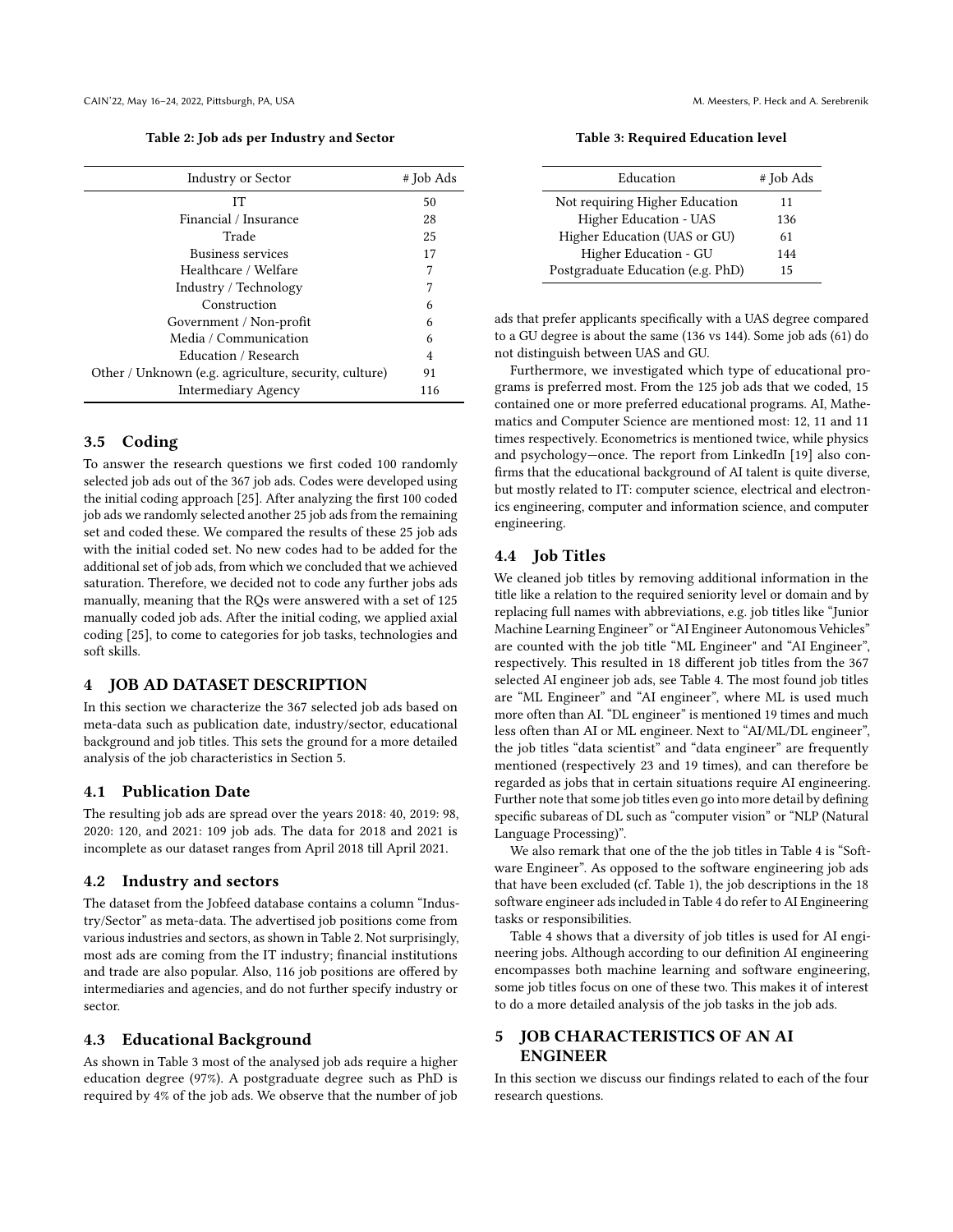<span id="page-4-0"></span>

| Table 4: Distribution of categories of job titles |  |  |
|---------------------------------------------------|--|--|
|                                                   |  |  |

| Position                        | # Job Ads      |
|---------------------------------|----------------|
| ML Engineer                     | 173            |
| AI Engineer                     | 77             |
| Data Scientist                  | 26             |
| Data Engineer                   | 23             |
| DL Engineer                     | 19             |
| Software Engineer               | 18             |
| <b>Computer Vision Engineer</b> | 9              |
| <b>NLP</b> Engineer             | 3              |
| Data Analyst                    | $\overline{2}$ |
| ML Scientist                    | $\overline{2}$ |
| ML Specialist                   | $\overline{2}$ |
| AI Consultant                   | $\overline{a}$ |
| AI Scientist                    | 1              |
| AI Specialist                   | 1              |
| AI Analyst Data Consultant      | 1              |
| IT Engineer                     | 1              |
| R&D Engineer                    | 1              |
|                                 |                |

# <span id="page-4-2"></span>5.1 RQ1a: Which Job Tasks Are Expected from an AI Engineer?

Using the two step coding approach, we found five main categories of tasks and responsibilities directly related to AI engineering: software development, modeling, data engineering, operations and business understanding.

Software development tasks and responsibilities. While advertised as ML engineering jobs, many phrases (151) are not directly related to ML techniques. Rather these phrases suggest tasks and responsibilities related to traditional software development: e.g., "rewriting the research algorithms developed by your colleagues into efficient and stable Python code and scripts, wrap all into stable end-to-end solutions, for example Docker containers" and "develop these solutions, together with software developers, into intuitive and easy-to-use applications."

Modeling tasks and responsibilities. Another large group of phrases (100) is related to modeling tasks and responsibilities, e.g., "extract insights from data and build ML models" and "design of deep neural networks." This category also includes tasks related to statistical modeling, e.g., "use statistical models and algorithms."

Business understanding tasks and responsibilities. 57 phrases express tasks connected to the business needs and goals of the company, e.g., "exploring and identifying opportunities, experimenting", "recommend ideas to business" and "working with business to prepare requirements."

Data engineering tasks and responsibilities. 44 phrases referred to data engineering tasks, e.g.,"building a data platform" and "translate business cases of our clients into usable, actionable data sets".

Operations-related tasks and responsibilities. Finally, the smallest group of phrases (39) referred to operations-related tasks and

Table 5: Focus of job tasks in job ads

<span id="page-4-1"></span>

| Focus                               | # Job Ads |
|-------------------------------------|-----------|
| Data Science                        | 35        |
| Software Engineering                | 38        |
| Data Science & Software Engineering | 47        |
| No info                             | 5         |

responsibilities such as being "able to bring these models into a production environment" and "conducts quality control of all models and systems to ensure an overall robust infrastructure".

# <span id="page-4-3"></span>5.2 RQ1b: Are Job Tasks Expected from AI Engineers More Focused on Data Science or Software Engineering?

Using the two step coding approach we analyzed the job ads for focus on data science or software engineering. Table [5](#page-4-1) shows the results of this analysis. About forty percent of the job ads did not have a specific focus on either data science or engineering tasks, but instead required a mix of data science and engineering tasks.

Based on Table [5,](#page-4-1) we propose to distinguish three different profiles of AI engineers:

- (1) Data Science Engineer: focus on data science job tasks;
- (2) AI Software Engineer: focus on engineering job tasks;
- (3) Generalist AI Engineer: both data science and engineering job tasks

Table [5](#page-4-1) shows that about 40% of the investigated job ads asked for a generalist AI Engineer, and that most job ads are looking for specialist AI engineers, focusing on modeling or development tasks. This concurs with the observation of Lewis et al. [\[18\]](#page-8-12) that three different roles (data scientist, software engineer and operations staff) often work together for building a production-ready machine learning system.

# 5.3 RQ2: What Are the Top Technologies Expected to Be Used by AI Engineers?

In this section we present or findings on programming languages, software technologies and AI engineering tools.

Software Programming Languages. Python was mentioned most often (36 times), followed by Java (11) and C++ (2). These findings match the LinkedIn report [\[19\]](#page-8-5) that also found Python to be the most requested programming language, before C++ and Java.

Software Technologies. ML engineers are expected to master a broad spectrum of technologies ranging from software development to machine learning, and from cloud-related to data-related. Among the software technologies mentioned in the 125 job ads, the most popular ones are related to version control (Git has been mentioned 18 times), containerization (Docker/Kubernetes—10 times, and ECS/EKS—13 times), and JavaScript frameworks (Ember—11 times).

Among the cloud technologies, Azure is the most popular (9 job ads) followed by Amazon Web Services (6) and Google cloud (5).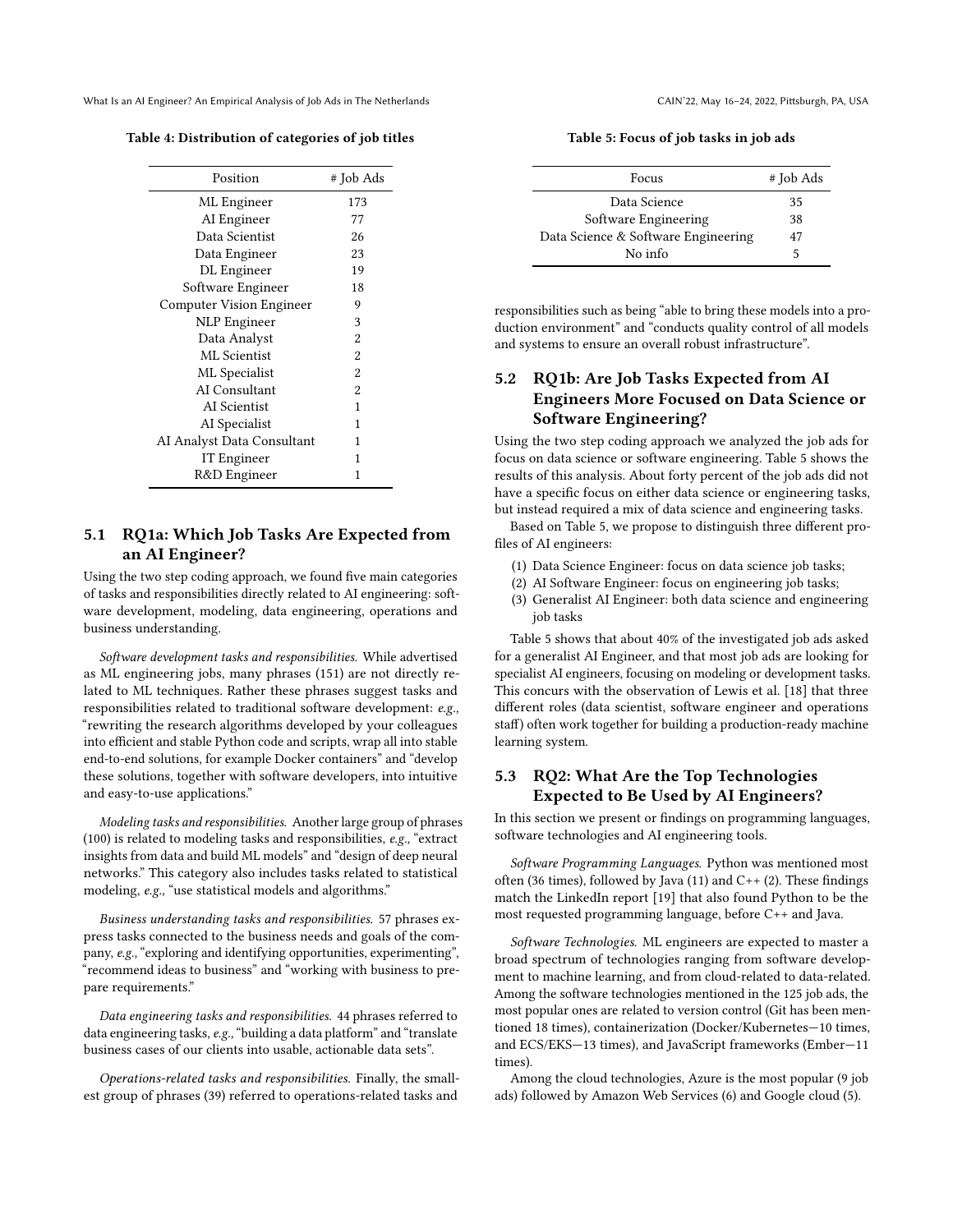#### Table 6: Soft skills

<span id="page-5-2"></span>

| Soft skill    | # Job Ads |
|---------------|-----------|
| Team-oriented | 59        |
| Open to learn | 57        |
| Coaching      | 32        |
| Passionate    | 15        |
| Result-driven | 12        |
| Analytical    | 11        |
| Innovative    | 10        |
| Communicative | 9         |
| Creative      | 5         |
| Curious       |           |
|               |           |

Tensorflow is the most commonly mentioned ML technology (6 times), with SKLean including SciKit (5), Keras (3), Pandas (3) and Torch (3) completing the top 5. These AI and data-science libraries are also among the top ones found by the LinkedIn report [\[19\]](#page-8-5).

Finally, the most mentioned data technologies are Spark (12 times) and SQL (7).

AI Engineering Tools. Such websites as Awesome Production Ma-chine Learning<sup>[2](#page-5-1)</sup> identify several tools that support standard software engineering activities like version control (DVC), containerization (KubeFlow) or configuration management (MLFlow, Comet) for AI-enabled systems. These tools are hardly mentioned in the job ads we investigated (MLFlow is the only exception and it is only mentioned three times in all 367 job ads). As specific AI engineering tools such as DVC, MLFlow and KubeFlow are relatively new, it is not surprising that we did not find them in the job descriptions yet.

## 5.4 RQ3: Which Soft Skills Are Required for the Job of AI Engineer?

In the 125 job ads that we analyzed with respect to soft skills, there is no separate section about required soft skills. Mostly, soft skills are mentioned somewhere in the function description, e.g., "Clearly communicate actionable information to the project team". From the 125 coded job ads on soft skills, 59 explicitly mention team work. Also willingness and open to learn is mentioned often, with 57 times. Coaching and mentoring are mentioned in 32 job ads. Other soft skills are mentioned less often, see Table [6.](#page-5-2)

The set of soft skills we found in the job ads concurs with the set of soft skills found for software engineers by Matturro et al. [\[21\]](#page-8-13) or for requirements engineers by Daneva et al. [\[8\]](#page-7-4). In our job ads we find a high frequency of "open to learn", while Matturro et al. [\[21\]](#page-8-13) found "willingness to learn" to score at the low side in their systematic mapping study of soft skills considered relevant in software engineering. This might be due to the fact that machine learning (or AI in general) is such a new and fast-moving field that companies put emphasis on this learning ability.

### <span id="page-5-0"></span>6 DISCUSSION

In this section we discuss implications of our work for AI engineering research, AI engineering education, and for AI Engineering in industry.

## 6.1 Implications for AI Engineering Research

In Section [5.1](#page-4-2) we presented five main categories of tasks and responsibilities for the AI engineer: software development, modeling, data engineering, operations and business understanding. The first four of these five categories match the phases as depicted in Figure [1,](#page-1-0) but business understanding is not a separate phase in the life-cycle as proposed by Farah [\[9\]](#page-7-7) and Lwakatare et al. [\[20\]](#page-8-3).

The category name "business understanding" stems from the CRISP-DM data science process [\[6\]](#page-7-9). However, this process does not include software development activities, where we found a software development job tasks category in the job ads. Case studies by Amershi et al. [\[1\]](#page-7-1) and John et al. [\[13\]](#page-8-14) also present ML development processes that include requirements engineering steps. As Amershi et al. [\[1\]](#page-7-1) state: "In the model requirements stage, designers decide which features are feasible to implement with machine learning and which can be useful for a given existing product or for a new one. Most importantly, in this stage, they also decide what types of models are most appropriate for the given problem". Both Amershi et al. and John et al. do not discuss software requirements engineering or other software development activities in their ML development process.

If we look at the categories of job tasks we found in the job ads (see Section [5.1\)](#page-4-2), the AI engineering life-cycle as proposed by Farah [\[9\]](#page-7-7) and Lwakatare et al. [\[20\]](#page-8-3) most closely matches, because it does include software development steps. However, we propose to extend it by adding a "Business Understanding (BUS)" phase as depicted in Figure [2.](#page-6-1)

AI engineering research should continue to work on defining AI engineering and the AI engineering life-cycle with AI engineering job tasks. In the job ads we see the need for both data science engineers and AI software engineers, indicating that both disciplines (data science and software engineering) are needed in AI engineering research.

#### 6.2 Implications for Educating AI Engineers

In the job ads we saw that AI engineers from both Universities of Applied Science and General Universities are almost equally sought for. This means that both application-oriented and scientificallyoriented universities should offer study programs for AI engineering, on both bachelor and master level. Both the LinkedIn report [\[19\]](#page-8-5) and our analysis indicate that these AI engineering programs are most likely to be offered by educational institutions that currently offer IT-related studies such as computer science, electrical and electronics engineering, computer and information science, and computer engineering.

The content of these study programs should be aligned with the different AI engineering job profiles we found in Section [5.2.](#page-4-3) An AI engineering program could focus on one of the two specialist profiles (data science or software engineering), but there should also be programs that cater for the generalist AI engineer profile. For example, at Fontys UAS (the institution of the first and the second

<span id="page-5-1"></span><sup>2</sup><https://github.com/EthicalML/awesome-production-machine-learning>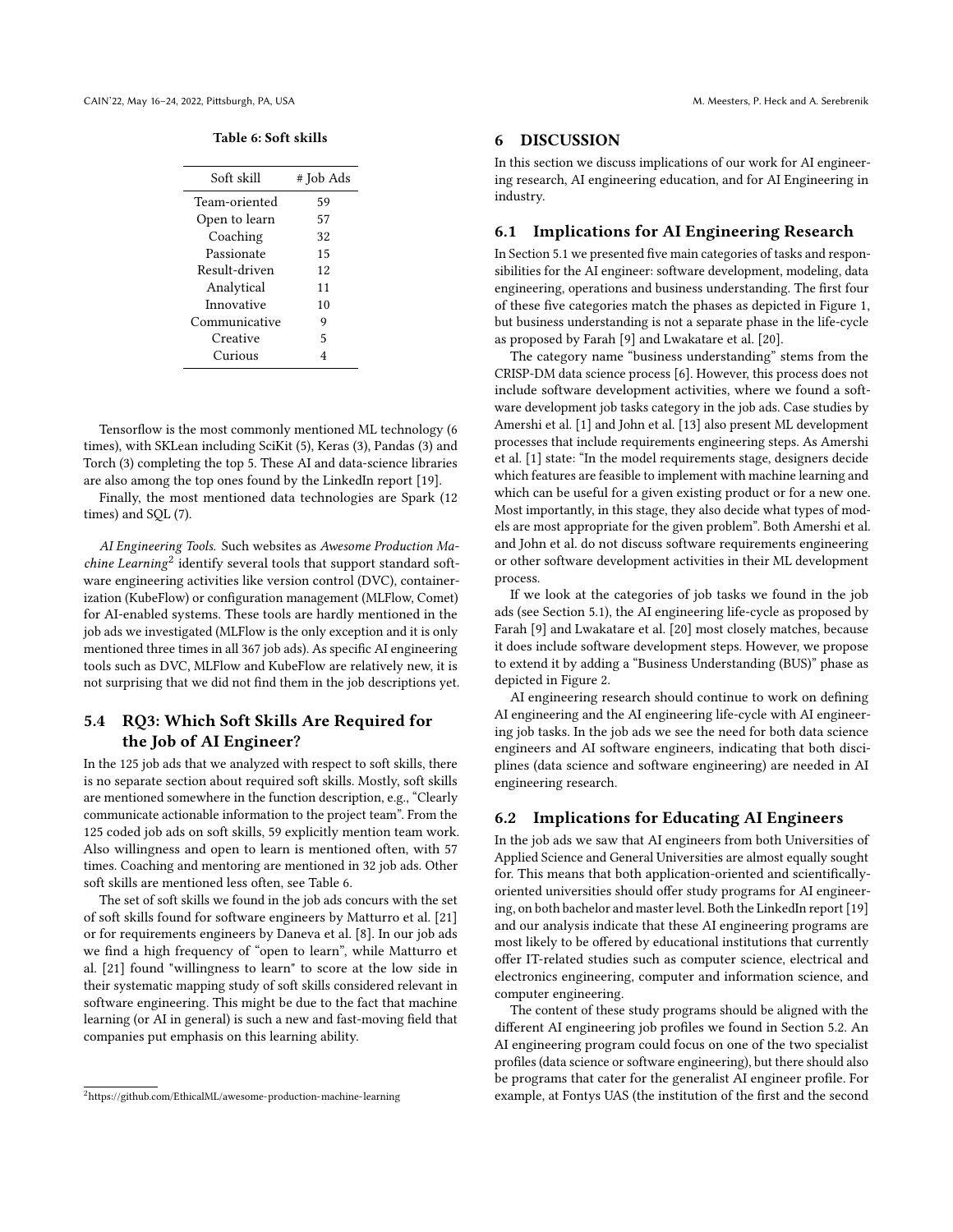<span id="page-6-1"></span>

Figure 2: The extended AI Engineering life cycle, based on Farah [\[9\]](#page-7-7), with a Business Understanding (BUS) phase

author) we currently offer an AI specialization (2 semesters) that together with the software engineering basic profile (6 semesters) educates a bachelor-level applied AI Software Engineer (4 years). This is a specialist AI engineer education focusing on software engineering, which shows this type of students can work on AI engineering without deep mathematical background, but with a basic understanding of machine learning and its applications [\[11,](#page-7-10) [12\]](#page-7-11).

Future work remains to further investigate the three AI engineer profiles: are there differences in soft skills demanded or technologies? Is a different educational background required? With the current job ad set we have, we cannot answer such questions satisfyingly.

The extended AI engineering life-cycle we present in Figure [2](#page-6-1) could help educate AI engineers that understand the complete AI engineering life-cycle, even though the education might focus on specific phases of the life-cycle. The life-cycle shows that to build a production-ready machine learning system the AI engineer needs to be able to work with data, models and software.

With respect to soft skills we conclude that the AI engineering programs could make use of the existing soft skills education for engineers, as we did not find any new soft skills in the job ads. From our data, learning ability seems an important soft skill for AI engineers. The fact that the discipline is still evolving, makes this mastering of new insights (tools, publications, models, etc.) part of the education by default.

According to our study of the job ads, the AI engineering programs should select a combination of software engineering (e.g. Python, Git, Kubernetes, Cloud, SQL) and machine learning (e.g. Tensorflow, scikit-learn, MLFlow) tooling and technology. Note that AI engineering tool support is an area where rapid developments are to be expected [\[17\]](#page-8-15).

The job ads we analyzed indicate that a diversity of domains is looking for AI engineers, see Table [2.](#page-3-2) Many job ads we saw contain job tasks in the category "Business Understanding": working with domain experts to create valuable AI solutions for the company. To facilitate this cooperation we not only need to train AI engineers on requirements engineering but also domain experts on the possibilities of AI for their domain. Thus, there is a need to offer modules or even separate programs on the application of AI-enabled systems in a given domain.

#### 6.3 Implications for Industry

Data scientists and software engineers looking for a job in AI engineering and companies advertising jobs in AI engineering should be aware of the three different AI engineer profiles that we identified in Section [5.2.](#page-4-3) Furthermore they should be aware of the diversity of job titles use in this discipline. For both employer and employee it is thus important to look at the job tasks in detail. For this they could use the extended AI engineering life-cycle we present in Figure [2.](#page-6-1) This Figure indicates the diversity of job tasks that belong to an AI engineering project and could help to discuss the focus of job tasks for a given AI engineer position.

As said in Section [5.2](#page-4-3) most job ads we saw are for specialist AI engineers that focus on modeling or software development. They would thus need to work in a team with domain experts, data scientists, software engineers, data engineers or operations engineers to execute all AI engineering job tasks. The job task categories we identified in Section [5.1](#page-4-2) and the extended life-cycle we present in Figure [2](#page-6-1) could help to form AI engineering teams in such a way all tasks are covered by the team members.

Our research indicates a growing demand for AI engineers in the coming years. These AI engineers need to be educated. At the same time AI engineering is a new and evolving discipline. Our question "What do companies require from AI Engineers?" remains valid for the coming years, as education will need to be updated when the discipline evolves. Industry should work together with universities in both the data science and software engineering disciplines to ensure education meets these changing demands.

## <span id="page-6-0"></span>7 THREATS TO VALIDITY

As with any empirical study the validity of our conclusions might be threatened. In the following sections, we describe threats to validity pertaining to dataset selection, job ad selection and job ad coding. We also discuss what we did to mitigate the risks that these threats pose.

#### 7.1 Job Ad Selection

The study has focused on job ads from The Netherlands, and hence generalizability of the findings might be a concern. However, The Netherlands is strongly oriented towards the international labor market, which can be seen from the fact that about one third of the job ads is written in English. The related reports by Indeed (USA) [\[22\]](#page-8-1) and LinkedIn (Europe) [\[19\]](#page-8-5) indeed show similar results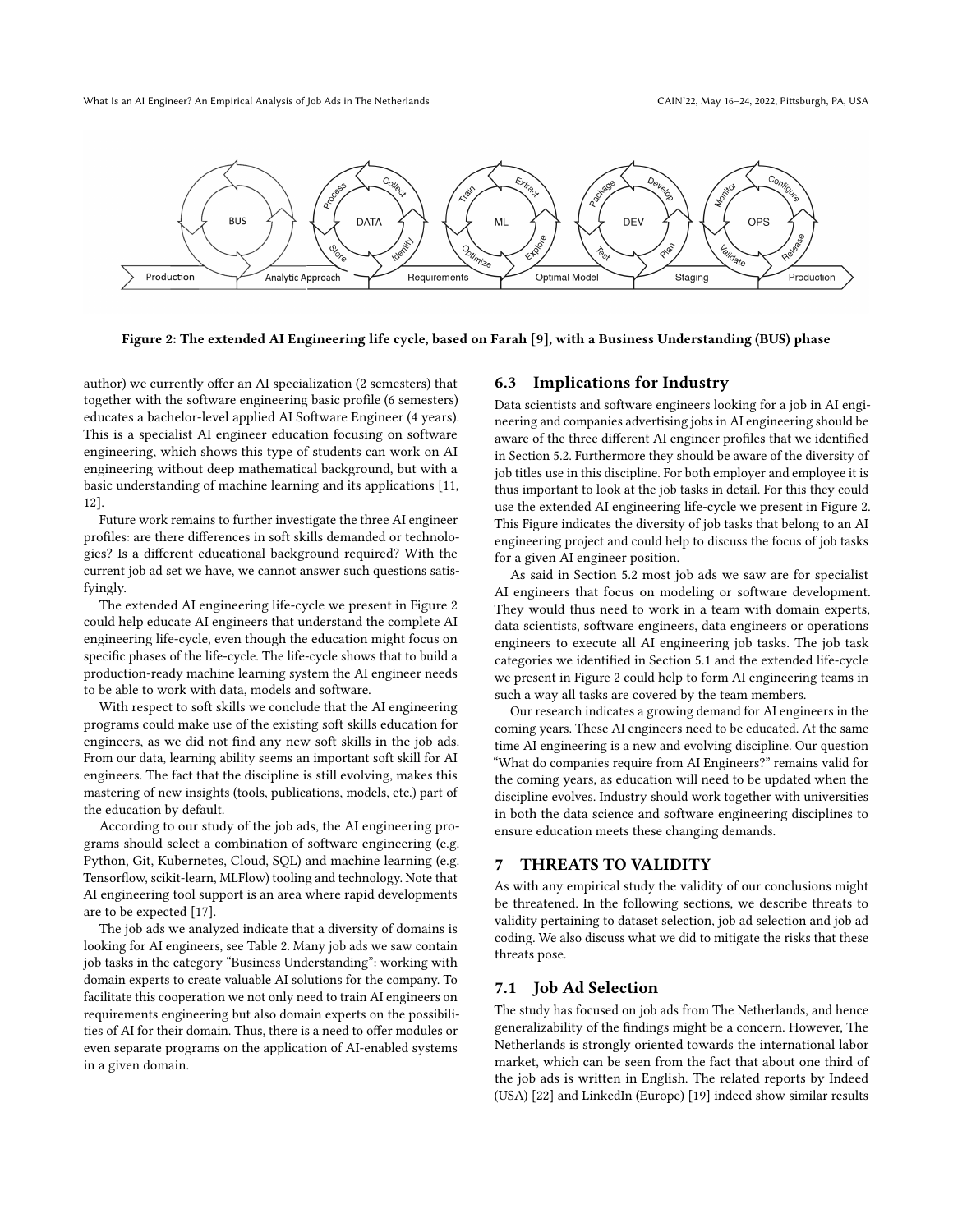for other regions. We took great care to confirm all of our findings from other sources, avoiding bias for the Dutch situation. This is why we expect our conclusions to hold for other countries. However, future replication studies should verify this expectation.

In order to be as objective as possible about which job ads to select, we followed the guidelines of Kitchenham and Charters [\[16\]](#page-8-10) to define selection criteria and a search query on beforehand.

The final selection of 367 job ads was performed by the first author and checked by the second author, as explained in Section [3.](#page-2-0) The first author holds a PDEng in Software Engineering and the second author a PhD. Both authors have experience in AI engineering through research, educational tasks and graduation supervision. The discussion between the two authors resulted in a common understanding why a job ad should be included or excluded.

We filtered out exact duplicates in the job ads, but still some of the companies in the investigated set of 367 job ads occur more than once. This could bias the result. However when we look at the top three of duplicate companies, we see 6 job ads from financial company X, 5 job ads from consultancy company Y and 4 job ads from high-tech company Z1, 4 job ads from food company Z2 and 4 job ads from startup Z3. This indicates that bias towards a certain company or industry/sector based on duplicate job ads is not unreasonably large.

## 7.2 Job Ad Coding

The manual coding for job tasks, technologies, soft skills and educational background in the job ads was performed by the first author and checked by the second author. When the second author felt a certain phrase was missed or coded in the wrong category, a rule was defined on the basis of which all job ads and found phrases where re-coded. This process was repeated until no further disagreements where found between first and second author.

Another countermeasure we took for this subjective step is to ensure our category names matched with existing terminology from Farah [\[9\]](#page-7-7) and CRISP-DM [\[6\]](#page-7-9): business understanding, data (engineering), modeling, (software) development, operations.

There is a possibility that we missed some phrases in the job ad descriptions that thus have not been coded at all. To mitigate this we coded several job ads with all three authors until we agreed on the way of coding the job ads. After this we were quite confident that the first author would be complete enough in the coding process.

## 8 CONCLUSION

In this paper we define AI engineering as a combination of software engineering and machine learning to build production-ready machine learning systems. We have analysed 367 job ads to learn more about the profession of AI engineer. This paper contributes to the understanding of AI engineering in the following ways:

- We confirm that within AI engineering there is a diversity of job titles that go beyond AI, ML or DL engineer.
- We identify five job task categories for the AI engineer: software development, modeling, data engineering, operations and business understanding.
- We present an extended AI engineering life cycle with a business understanding phase.
- We note that there is not a wide-spread use yet of specific AI engineering tools, instead we see a combination of software engineering tools and AI tools.
- We confirm learning ability as an indispensable soft skill for AI engineers.
- We identify the need for AI engineers from both UAS and GU.
- We define three different profiles for the AI engineer: 1) data science engineer with focus on modeling, 2) AI software engineer with focus on software development, 3) generalist AI engineer with focus on both modeling and software development.
- We present implications for AI Engineering research, education and industry.

As we also saw during our study, the number of AI engineering related vacancies will continue to grow throughout the coming years. It is a huge challenge to educate these AI engineers. In our opinion both data science and software engineering programs should educate professionals that are knowledgeable on the entire AI engineering life-cycle. These professionals should form multidisciplinary teams to build production-ready machine learning systems. Our future work lies in further investigating the different profiles of AI engineers and their education, and in investigating development processes and supporting tools for AI engineering teams.

#### ACKNOWLEDGMENTS

We would like to thank Gerard Schouten and Fontys University of Applied Sciences for supporting our research.

## REFERENCES

- <span id="page-7-1"></span>[1] Saleema Amershi, Andrew Begel, Christian Bird, Robert DeLine, Harald Gall, Ece Kamar, Nachiappan Nagappan, Besmira Nushi, and Thomas Zimmermann. 2019. Software engineering for machine learning: A case study. In 2019 IEEE/ACM 41st International Conference on Software Engineering: Software Engineering in Practice (ICSE-SEIP). IEEE, 291–300.
- <span id="page-7-0"></span>[2] Jan Bosch, Ivica Crnkovic, and Helena Holmström Olsson. 2020. Engineering AI Systems: A Research Agenda. arXiv (2020), 1–8. arXiv[:2001.07522](https://arxiv.org/abs/2001.07522)
- <span id="page-7-5"></span><span id="page-7-2"></span>[3] Andriy Burkov. 2020. Machine Learning Engineering. True Positive Incorporated. [4] Anita D Carleton, Erin Harper, Tim Menzies, Tao Xie, Sigrid Eldh, and Michael R Lyu. 2020. The AI Effect: Working at the Intersection of AI and SE. IEEE Software 37, 4 (2020), 26–35.
- <span id="page-7-8"></span>[5] Maura Cerioli, Maurizio Leotta, and Filippo Ricca. 2020. What 5 Million Job Advertisements Tell Us about Testing : a Preliminary Empirical Investigation. In 35th ACM/SIGAPPSymposium Appl. Comput. (SAC '20), March 30-April 3, 2020, Brno, Czech Repub. ACM, New York, NY, USA, 1586–1594. [https://doi.org/10.](https://doi.org/10.1145/3341105.3373961 Permission) [1145/3341105.3373961Permission](https://doi.org/10.1145/3341105.3373961 Permission)
- <span id="page-7-9"></span>[6] P. Chapman, J. Clinton, R. Kerber, T. Khabaza, T. Reinartz, C. Shearer, and R. Wirth. 2000. CRISP-DM 1.0 Step-by-step data mining guides.
- <span id="page-7-3"></span>[7] Lito Perez Cruz. 2017. When Data Science Becomes Software Engineering. In In Proceedings of the 9th International Joint Conference on Knowledge Discovery, Knowledge Engineering and Knowledge Management (KEOD). 226–232.
- <span id="page-7-4"></span>[8] Maya Daneva, Chong Wang, and Patrick Hoener. 2017. What the Job Market Wants from Requirements Engineers? An Empirical Analysis of Online Job Ads from the Netherlands. Int. Symp. Empir. Softw. Eng. Meas. 2017-Novem (2017), 448–453.<https://doi.org/10.1109/ESEM.2017.60>
- <span id="page-7-7"></span>[9] Danny Farah. 2020. The Modern MLOps Blueprint. [https://medium.com/slalom](https://medium.com/slalom-data-analytics/the-modern-mlops-blueprint-c8322af69d21)[data-analytics/the-modern-mlops-blueprint-c8322af69d21.](https://medium.com/slalom-data-analytics/the-modern-mlops-blueprint-c8322af69d21)
- <span id="page-7-6"></span>[10] Google. [n.d.]. MLOps: Continuous delivery and automation pipelines in machine learning. [https://cloud.google.com/architecture/mlops-continuous-delivery-and](https://cloud.google.com/architecture/mlops-continuous-delivery-and-automation-pipelines-in-machine-learning)[automation-pipelines-in-machine-learning.](https://cloud.google.com/architecture/mlops-continuous-delivery-and-automation-pipelines-in-machine-learning)
- <span id="page-7-10"></span>[11] Petra Heck and Gerard Schouten. 2020. Turning software engineers into AI engineers. arXiv preprint arXiv:2011.01590 (2020).
- <span id="page-7-11"></span>[12] Petra Heck and Gerard Schouten. 2021. Lessons learned from educating AI engineers. In 2021 IEEE/ACM 1st Workshop on AI Engineering-Software Engineering for AI (WAIN). IEEE, 1-4.